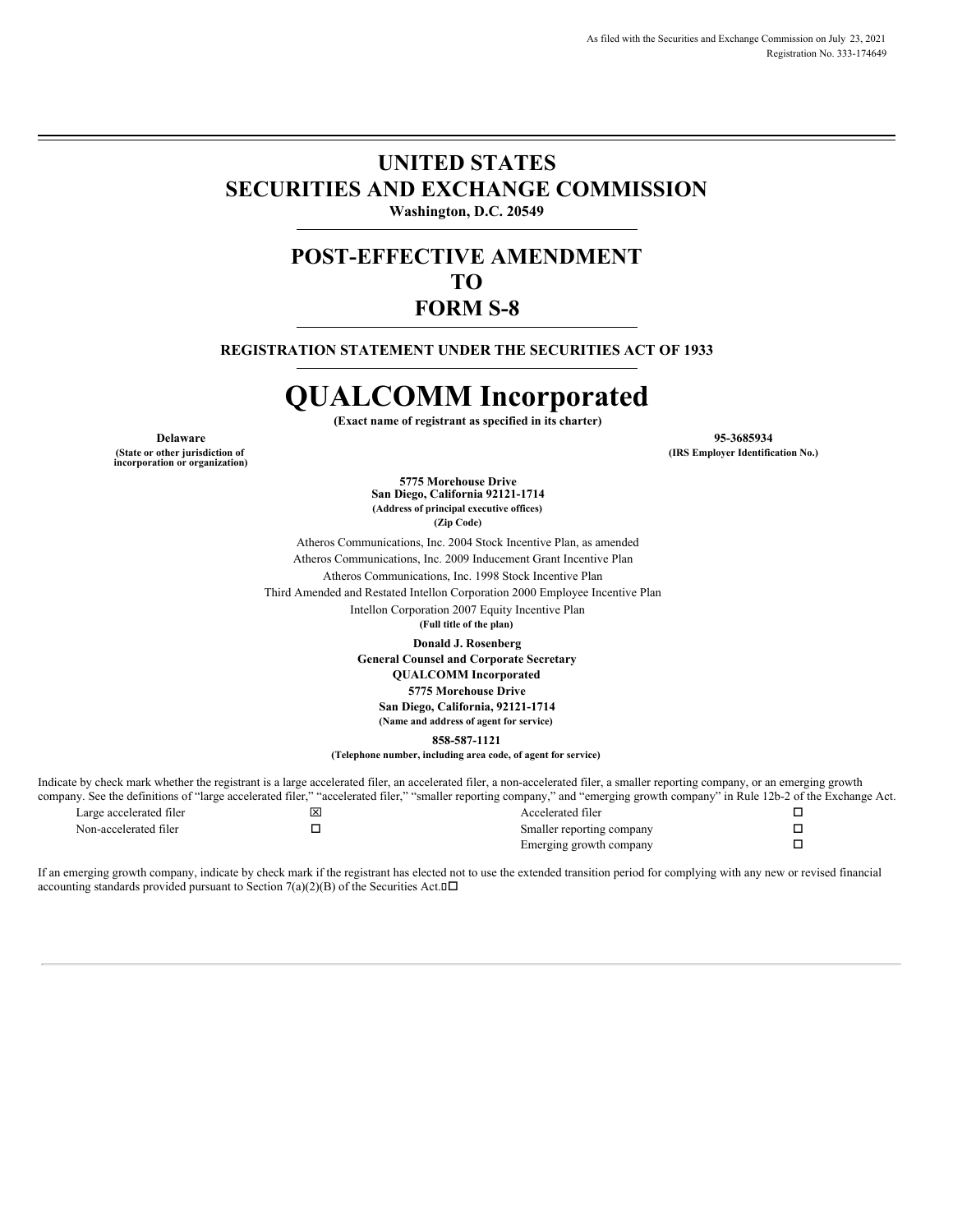#### **DEREGISTRATION OF SECURITIES**

This Post-Effective Amendment (the "Post-Effective Amendment") relates to the Registration Statement on Form S-8 (Registration No. 333-174649) filed by QUALCOMM Incorporated (the "Company") with the U.S. Securities and Exchange Commission on June 1, 2011 (the "Registration Statement") to register an aggregate of 11,493,713 shares of the Company's common stock, par value \$0.0001 per share, for issuance under the Atheros Communications, Inc. 2004 Stock Incentive Plan, as amended, the Atheros Communications, Inc. 2009 Inducement Grant Incentive Plan, the Atheros Communications, Inc. 1998 Stock Incentive Plan, the Third Amended and Restated Intellon Corporation 2000 Employee Incentive Plan and the Intellon Corporation 2007 Equity Incentive Plan (collectively, the "Plans"), each of which was assumed by the Company. As of the date of this Post-Effective Amendment, the Plans have terminated, no awards remain outstanding under the Plans, and no additional shares will be issued under the Plans.

In accordance with the Company's undertaking in Part II, Item 9 of the Registration Statement, the Registrant hereby amends the Registration Statement to remove from registration all securities registered but remaining unsold, if any, under the Registration Statement and to terminate the effectiveness of the Registration Statement.

#### **PART II**

#### **INFORMATION REQUIRED IN THE REGISTRATION STATEMENT**

| Item 8. Exhibits   |                                                                                |
|--------------------|--------------------------------------------------------------------------------|
| <b>Exhibit No.</b> | Description                                                                    |
| 24                 | Power of Attorney (included in signature pages to this Registration Statement) |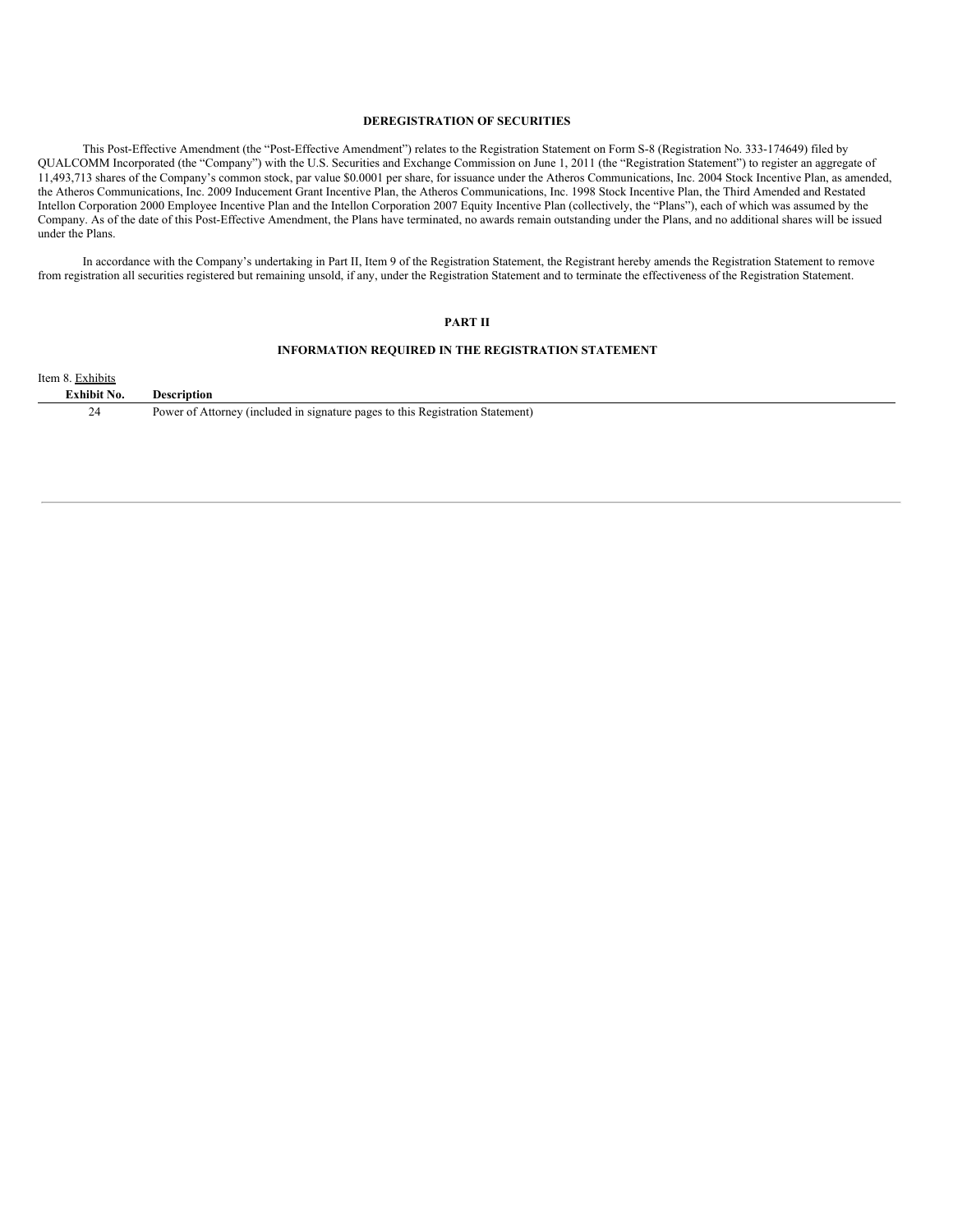#### **SIGNATURE**

Pursuant to the requirements of the Securities Act of 1933, as amended, the registrant certifies that it has reasonable grounds to believe that it meets all of the requirements for filing on Form S-8 and has duly caused this Post-Effective Amendment to the Registration Statement on Form S-8 to be signed on its behalf by the undersigned, thereunto duly authorized, in the City of San Diego, State of California, on July 23, 2021.

QUALCOMM Incorporated

By: /s/ Akash Palkhiwala

Akash Palkhiwala Chief Financial Officer